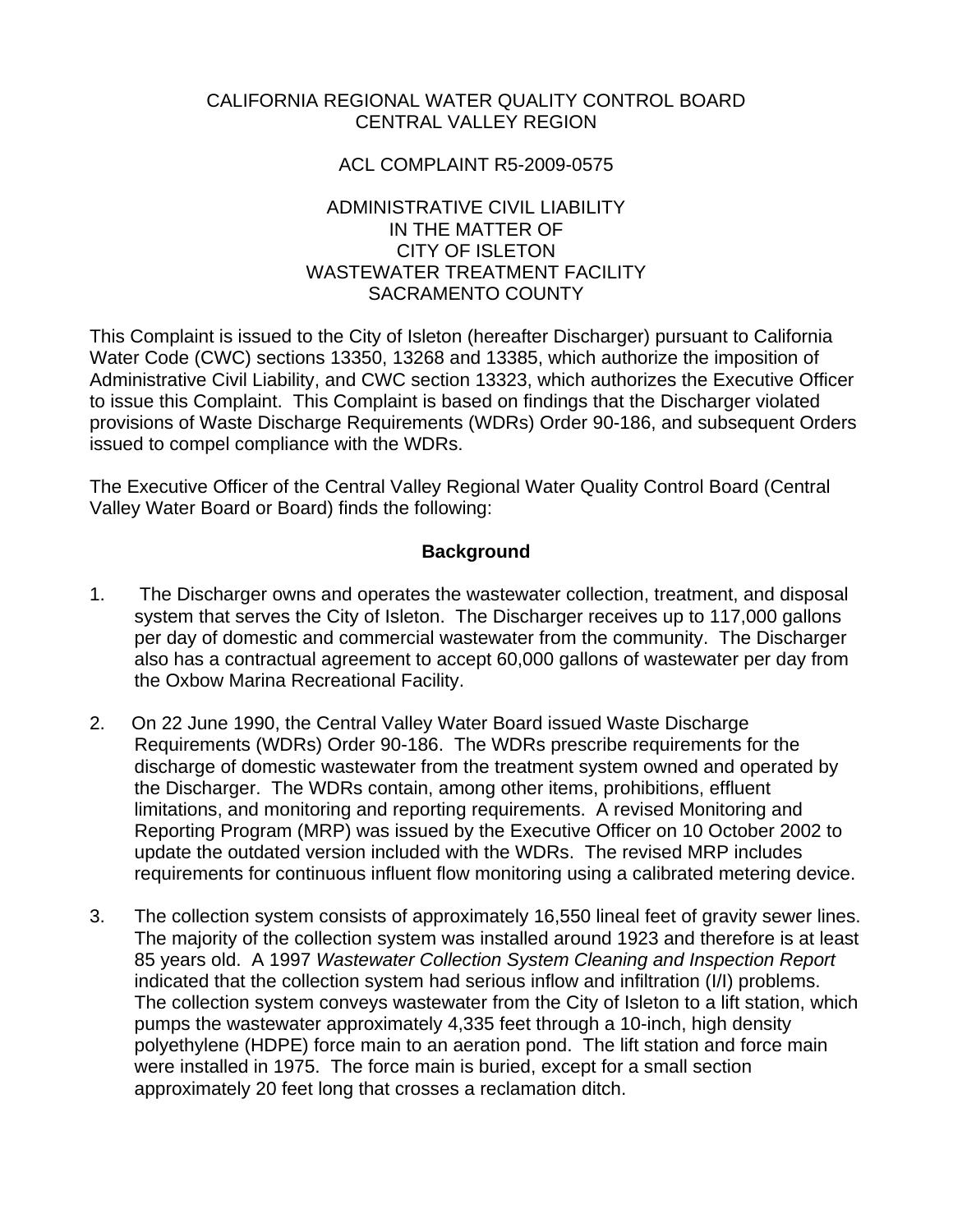4. From the aeration pond, wastewater gravity flows into two stabilization ponds totaling approximately seven acres in size. These ponds are operated in series. Effluent from the stabilization ponds is then discharged via gravity to six evaporation/percolation ponds totaling 24.2 acres in size.

### **Chronology of Previous Enforcement**

- 5. On 3 May 1996, the Board issued CDO 96-095 to address wastewater overflows, which occurred due to the lack of capacity in the wastewater ponds. The CDO required the Discharger to prepare technical reports and implement improvements and modifications to the collection system, wastewater treatment plant, lift station and force main to ensure compliance with the WDRs. Full compliance with the CDO was to be achieved by 1 January 1998; however, the Discharger did not comply.
- 6. On 7 January 2002, the Discharger observed that the wastewater level in the aeration pond had dropped significantly. Upon investigation, the City found that the force main crossing for the reclamation ditch, located at the southern end of the percolation ponds, was broken, and that raw sewage was being discharged into the ditch. Based on the Discharger's observation that the aeration pond water level was down by two inches, the amount of wastewater lost from the aeration lagoon system was approximately 90,000 gallons. Although the Discharger recovered approximately 30,000 gallons, the remaining wastewater was discharged to Georgiana Slough via the reclamation pump station.
- 7. Because the Discharger was unable to meet the compliance date for completing the improvements as required by the CDO, the Acting Executive Officer issued a Time Schedule Order (TSO) pursuant to CWC section 13308 on 9 August 2002. The TSO required the Discharger to submit:
	- **A Groundwater Characterization Workplan,**
	- A Sewer Lift Station Safeguard Disposal Plan,
	- A Sludge Disposal Plan,
	- A Collection System Engineering Evaluation and Corrective Action Plan,
	- A Groundwater Well Installation Report,
	- A Construction Inspection Report,
	- **A Revenue Plan, and**
	- **Quarterly Progress Reports.**

In addition, the TSO required the Discharger to comply with revised MRP 90-186. The TSO has not yet been rescinded.

8. On 19 October 2007, following a facility inspection and meeting with the Discharger, the Executive Officer issued an Order pursuant to CWC section 13267 to address certain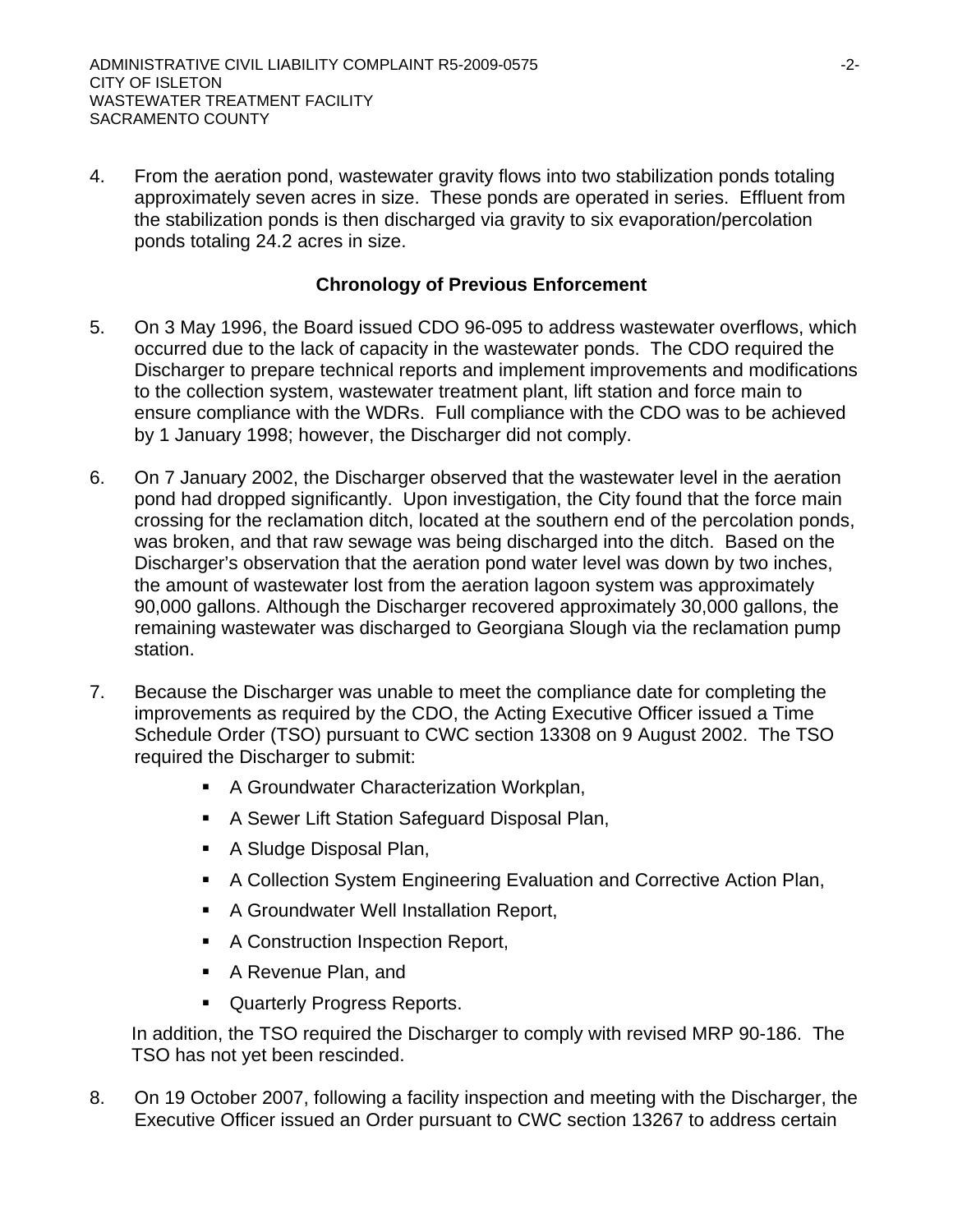problems identified during the inspection and to require submittal of certain technical reports. In summary, the Order required the Discharger to submit:

- A detailed plan and schedule to repair the percolation pond berms,
- A report certifying that all equipment necessary to conduct freeboard monitoring in compliance with the revised MRP had been installed,
- A report certifying that the Oxbow Marina influent flow meter had been repaired and/or replaced and was calibrated, and
- A Capacity Analysis Conceptual Plan for the WWTF to address expected growth over the next four years.

As of the date of this ACL Complaint, the Discharger has completed all of the tasks required by the Section 13267 Order, except for submitting the Capacity Analysis Conceptual Plan, which was due by 28 February 2008. Based on conversations with the Discharger's consultant, Board staff understands that the Capacity Analysis Conceptual Plan has not been submitted because of influent flow meter problems.

# **Chronology of Recent Violations**

- 9. On 23 October 2008, the Discharger notified Board staff that it had discovered a raw sewage spill from the force main. The spill occurred in a cornfield. An unknown volume of the spill flowed to a drainage ditch and then to Georgiana Slough via a pumping station. The spill resulted from a crack measuring approximately 18-inches long in a buried section of the force main. The Discharger estimated that the volume of the spill may have been as much as 2,000,000 gallons because the leak in the force main may have begun as early as 15 September 2008 (39 days prior to its discovery), based on a reduction of influent flows. Following discovery of the spill, the drainage ditch was blocked with soil to prevent further migration of the raw sewage. The leaking section of pipe was repaired on 24 October 2008. On 3 March 2009, Board staff issued a Notice of Violation (NOV) for the spill. The NOV required the Discharger to submit a technical report by 1 May 2009 describing corrective actions to be taken to prevent future spills. In addition, the NOV required the Discharger to provide documentation showing that the City of Isleton's influent flow meter had been repaired or replaced.
- 10. On 13 April 2009, the Discharger notified Board staff that it had discovered another raw sewage spill from the force main. The spill resulted from a leak in a cracked section of the buried force main approximately 20 to 30 feet southeast of the drainage ditch near the wastewater ponds. The Discharger stated that an unknown volume of raw sewage entered the drainage ditch and then flowed to Georgiana Slough. The estimated volume of the spill was not determined because the Discharger's influent flow meter was not operational. The Discharger stated that within approximately 90 minutes following discovery of the spill, the pumping plant was shut down and any sewage remaining of the ground was removed via a vacuum truck and transported to the wastewater ponds. Repairs to the cracked section of pipeline were completed on 14 April 2009. Prior to discovery of the spill, the Discharger had been walking this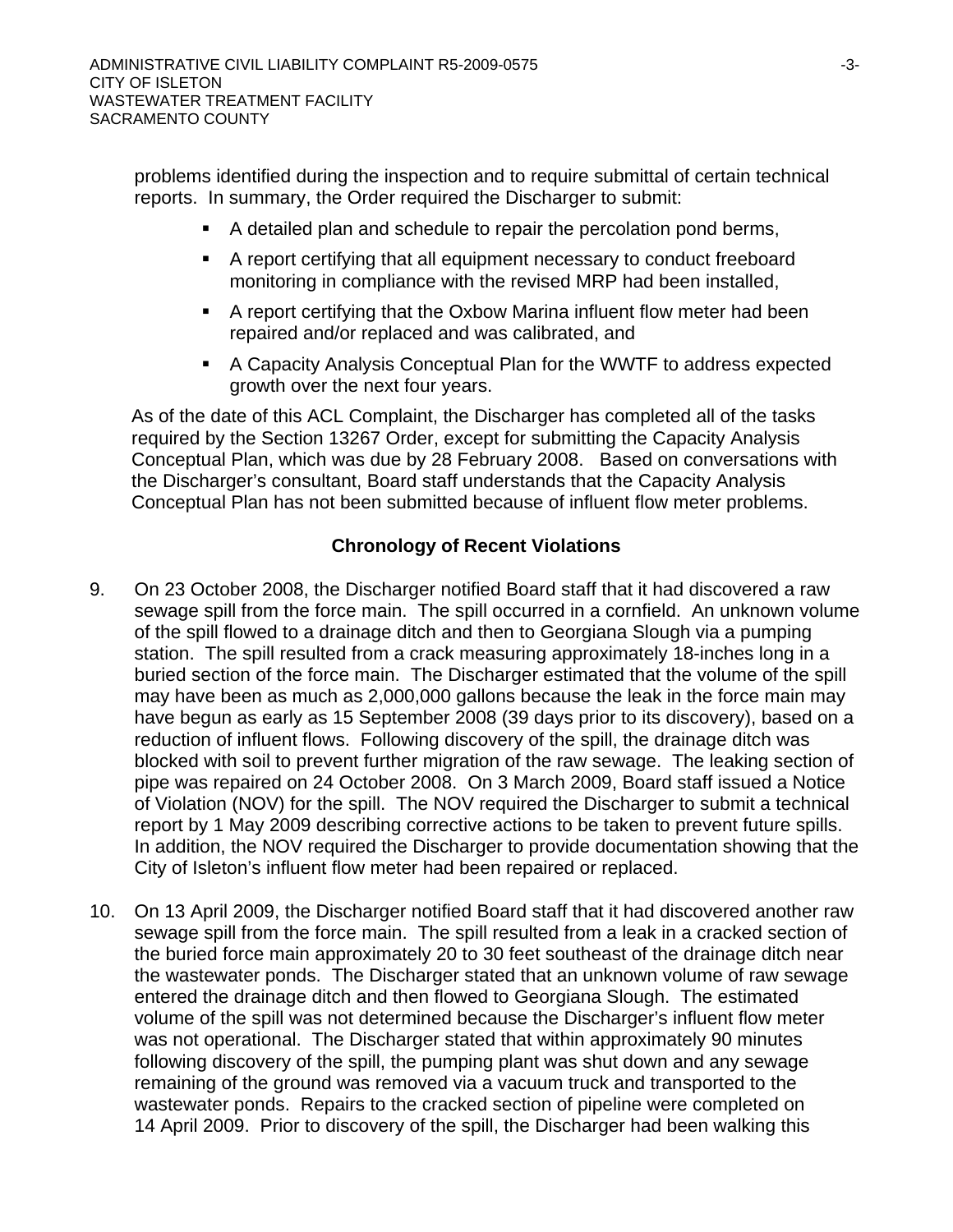portion of force main several times per month inspecting for potential leaks. On 19 June 2009, Board staff issued an NOV for the spill which required the Discharger to provide a workplan by 1 August 2009 that described proposed measures (e.g., video surveying, etc.) that would be taken to provide an assessment of the integrity of the influent pipeline. In addition, the NOV required the Discharger to provide documentation showing that the City of Isleton's influent flow meter had been repaired or replaced by 1 August 2009. As of early October 2009, the Discharger has purchased a new flow meter but has not permanently installed it.

#### **Violations under CWC section 13350**

11. Administrative civil liability may be imposed for violations of WDRs Order 90-186 pursuant to CWC section 13350(a) which states, in relevant part,

(a) Any person who … in violation of any waste discharge requirement … or other order or prohibition issued, reissued, or amended by a regional board or the state board, discharges waste, or causes or permits waste to be deposited where it is discharged, into the waters of the state… shall be liable civilly, and remedies may be proposed, in accordance with subdivision (d) or (e).

12. CWC section 13350(e) states, in relevant part,

(e) The state board or a regional board may impose civil liability administratively … either on a daily basis or on a per gallon basis, but not both.

(1) The civil liability on a daily basis may not exceed five thousand dollars (\$5,000) for each day the violation occurs.

(2) The civil liability on a per gallon basis may not exceed ten dollars (\$10) for each gallon of waste discharged.

13. Provision No. C.1 of WDRs Order 90-186 states:

The Discharger shall comply with the attached Monitoring and Reporting Program.

- 14. The Discharger's revised Monitoring and Reporting Program (MRP) required that Discharger conduct continuous influent flow monitoring for the volume of sewage discharged to the wastewater ponds.
- 15. Since at least 1 November 2008 through 1 October 2009 (a period of 334 days), the City of Isleton's influent flow meter has not been functioning, which is a violation of the revised MRP, and hence of Provision C.1 of the WDRs. If the meter had been functioning, the spill that was discovered on 13 April 2009 might have been discovered sooner, and the spill volume may have been reduced. Because the flow meter was not operating, the volume of raw sewage that discharged from the force main was not determined. In addition, because the flow meter is not operating, the Discharger has not submitted the Capacity Analysis Conceptual Plan that was due in February 2008.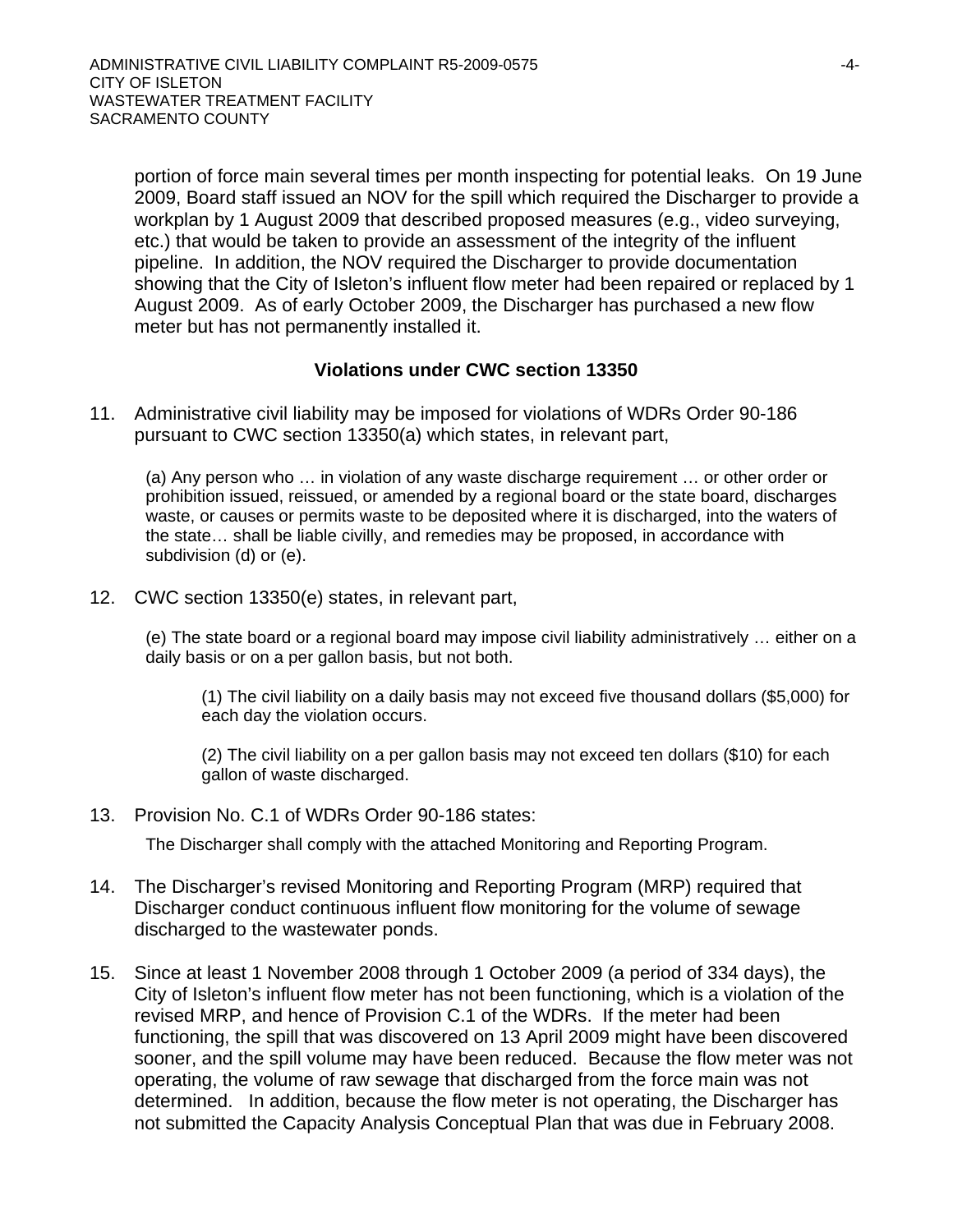16. **Maximum Civil Liability for Violations under CWC section 13350:** Pursuant to CWC section 13350, up to \$5,000 may be assessed per day per violation. Therefore, the maximum penalty for these 334 days of violations under section 13350 is **one million six hundred and seventy thousand dollars (\$1,670,000).** 

# **Violations under CWC section 13268**

17. CWC section 13267(b)(1) states, in relevant part:

… the regional board may require that any person who … discharges … or who proposes to discharge waste within its region …shall furnish, under penalty of perjury, technical or monitoring program reports which the regional board requires

18. CWC section 13268(a)(1) states, in part:

Any person failing or refusing to furnish technical…reports as required by subdivision (b) of Section 13267, …is guilty of misdemeanor and may be liable civilly in accordance with subdivision (b).

19. CWC section 13268(b)(1) states, in part:

Civil liability may be administratively imposed by a regional board… for a violation of subdivision (a) in an amount which shall not exceed one thousand dollars (\$1,000) for each day in which the violation occurs.

- 20. Although required by the 19 October 2007 CWC section 13267 Order (see Finding 8), the Discharger has failed to submit the Capacity Analysis Conceptual Plan which was due by 28 February 2008.
- 21. **Maximum Civil Liability for Violations under CWC section 13268:** As of 1 October 2009, the Discharger is subject to penalties of \$1,000 per day for 580 days of not submitting the Capacity Analysis Conceptual Plan pursuant to CWC section 13267. Therefore, a maximum liability of **five hundred and eighty thousand dollars (\$580,000)** may be assessed pursuant to CWC section 13268.

# **Violations under CWC section 13385**

22. CWC section 13385 states, in relevant part:

…

…

(a) Any person who violates any of the following shall be liable civilly in accordance with this section:

(5) Any requirements of Section 301, 302, 306, 307, 308, 318, 401, or 405 of the Clean Water Act, as amended.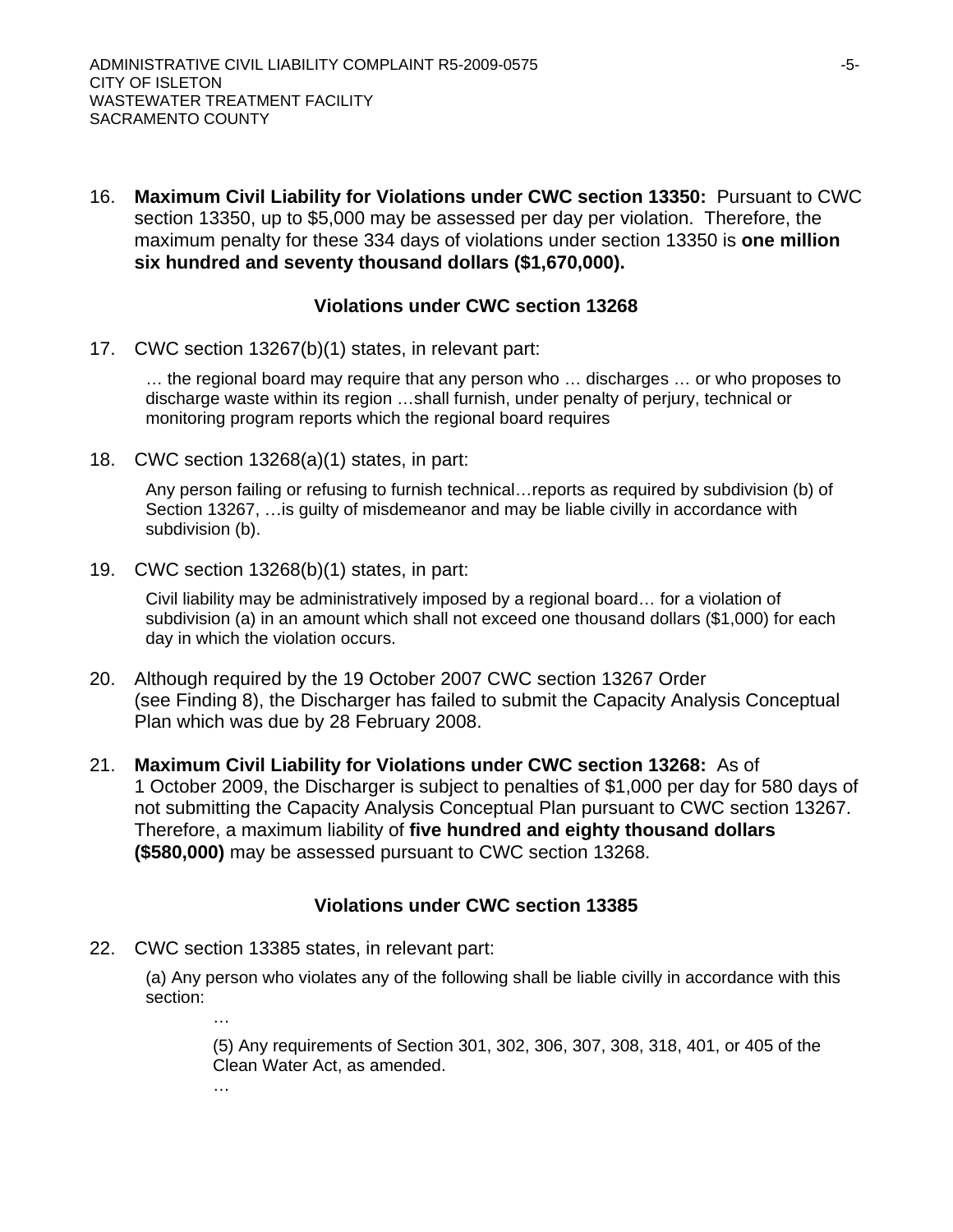(c) Civil liability may be imposed administratively by the state board or a regional board pursuant to Article 2.5 (commencing with Section 13323) of Chapter 5 in an amount not to exceed the sum of both of the following:

(1) Ten thousand dollars (\$10,000) for each day in which the violation occurs.

(2) Where there is a discharge, any portion of which is not susceptible to cleanup or is not cleaned up, and the volume discharged but not cleaned up exceeds 1,000 gallons, an additional liability not to exceed ten dollars (\$10) multiplied by the number of gallons by which the volume discharged but not cleaned up exceeds 1,000 gallons.

(e) In determining the amount of any liability imposed under this section, the regional board, the state board, or the superior court, as the case may be, shall take into account the nature, circumstances, extent, and gravity of the violation or violations, whether the discharge is susceptible to cleanup or abatement, the degree of toxicity of the discharge, and, with respect to the violator, the ability to pay, the effect on its ability to continue its business, any voluntary cleanup efforts undertaken, any prior history of violations, the degree of culpability, economic benefit or savings, if any, resulting from the violation, and other matters that justice may require. At a minimum, liability shall be assessed at a level that recovers the economic benefits, if any, derived from the acts that constitute the violation.

23. Discharge Prohibition A.1 of WDRs Order 90-186 states:

The direct discharge of wastes to surface waters or surface water drainage courses is prohibited.

24. Discharge Prohibition A.2 of WDRs Order 90-186 states:

The by-pass or overflow of untreated or partially treated waste is prohibited.

- 25. WDRs Order 90-186 does not authorize the discharge of waste to surface waters. Any unpermitted discharge of waste to surface waters is a violation of the Clean Water Act, section 301. CWC section 13385 authorizes the imposition of administrative civil liability for such violations.
- 26. Per CWC section 13385, civil liability administratively imposed by the Central Valley Water Board may not exceed \$10,000 per violation per day, plus \$10 per gallon for each gallon of waste discharged over 1,000 gallons. The Discharger spilled an estimated 2,000,000 gallons of raw sewage to surface waters over a period of 39 days in September and October 2008, and an unknown amount of raw sewage on 13 April 2009 (see Findings 9 and 10). For the 2,000,000 gallons spill, a total of at least 1,999,000 gallons were discharged in excess of 1,000 gallons per spill event. Therefore, at \$10 per gallon for discharges in excess of 1,000 gallon, and at \$10,000 per day for each day of discharge, the maximum liabilities are \$19,990,000 for the gallons spilled and \$400,000 for the 40 days of discharge. Taking these maximum liability amounts together, the total amount of penalties that may be assessed pursuant to section 13385 is **twenty million three hundred and ninety thousand dollars (\$20,390,000).**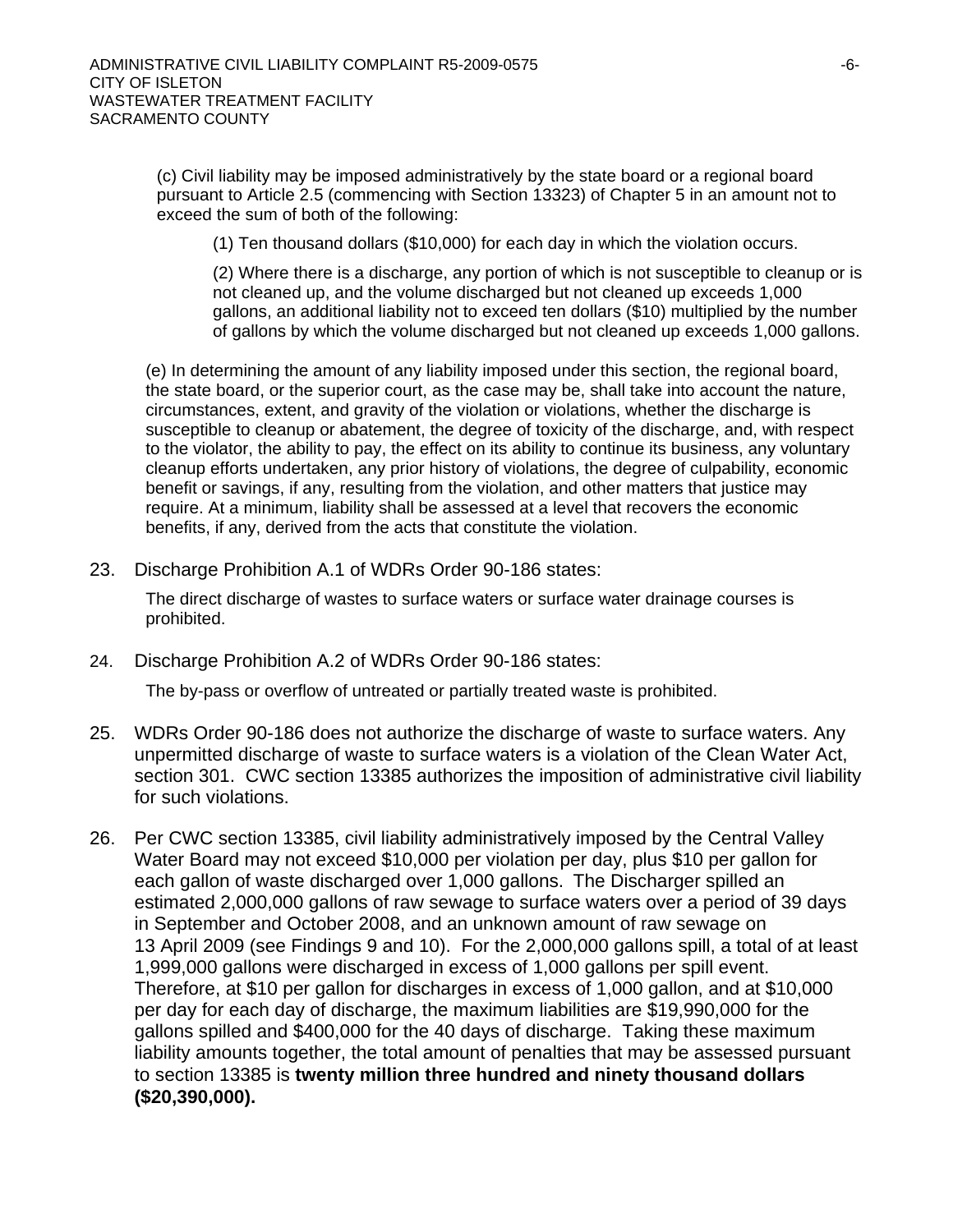# **Total Maximum Penalty**

27. Added together, the total maximum penalties that could be assessed under CWC sections 13350, 13268, and 13385 (described in Findings 16, 21, and 26) is **twenty two million six hundred and forty thousand dollars (\$22,640,000).** 

# **THE CITY OF ISLETON IS HEREBY GIVEN NOTICE THAT:**

- 1. The Executive Officer of the Central Valley Water Board proposes that the Discharger be assessed an Administrative Civil Liability in the amount of **four hundred and fifteen thousand dollars (\$415,000).**
- 2. A hearing on this matter will be conducted at the Central Valley Water Board meeting scheduled on **27/28/29 January 2010**, unless any of the following occurs by **14 December 2009:**
	- a) The Discharger waives the hearing by completing the attached form (checking off the box next to Option #1) and returning it to the Central Valley Water Board, along with payment for the proposed civil liability of **four hundred and fifteen thousand dollars (\$415,000)**; or
	- b) The Central Valley Water Board agrees to postpone any necessary hearing after the Discharger requests to engage in settlement discussions by checking off the box next to Option #2 on the attached form, and returns it to the Central Valley Water Board along with a letter describing the issues to be discussed; or
	- c) The Central Valley Water Board agrees to postpone any necessary hearing after the Discharger requests a delay by checking off the box next to Option #3 on the attached form, and returns it to the Central Valley Water Board along with a letter describing the issues to be discussed.

Under Option #2, the Board's Prosecution Team will consider proposing a settlement agreement that would suspend a substantial portion of the penalties, should the Discharger agree to complete the tasks contained in Attachment A according to the proposed deadlines. These tasks are obligations that have been imposed by prior Orders issued by the Central Valley Water Board and are ongoing violations for which administrative civil liability is still accruing. This Complaint does not cut off liability for these violations, or in any way modify the original due dates; Attachement A is intended solely to facilitate settlement discussions.

The Board's Prosecution Team does not believe that all of the assessed penalties should be suspended. The violations that have occurred at the Discharger's facility warrant the payment of at least a portion of the charged administrative civil liability to the *State Water Pollution Cleanup and Abatement Account.*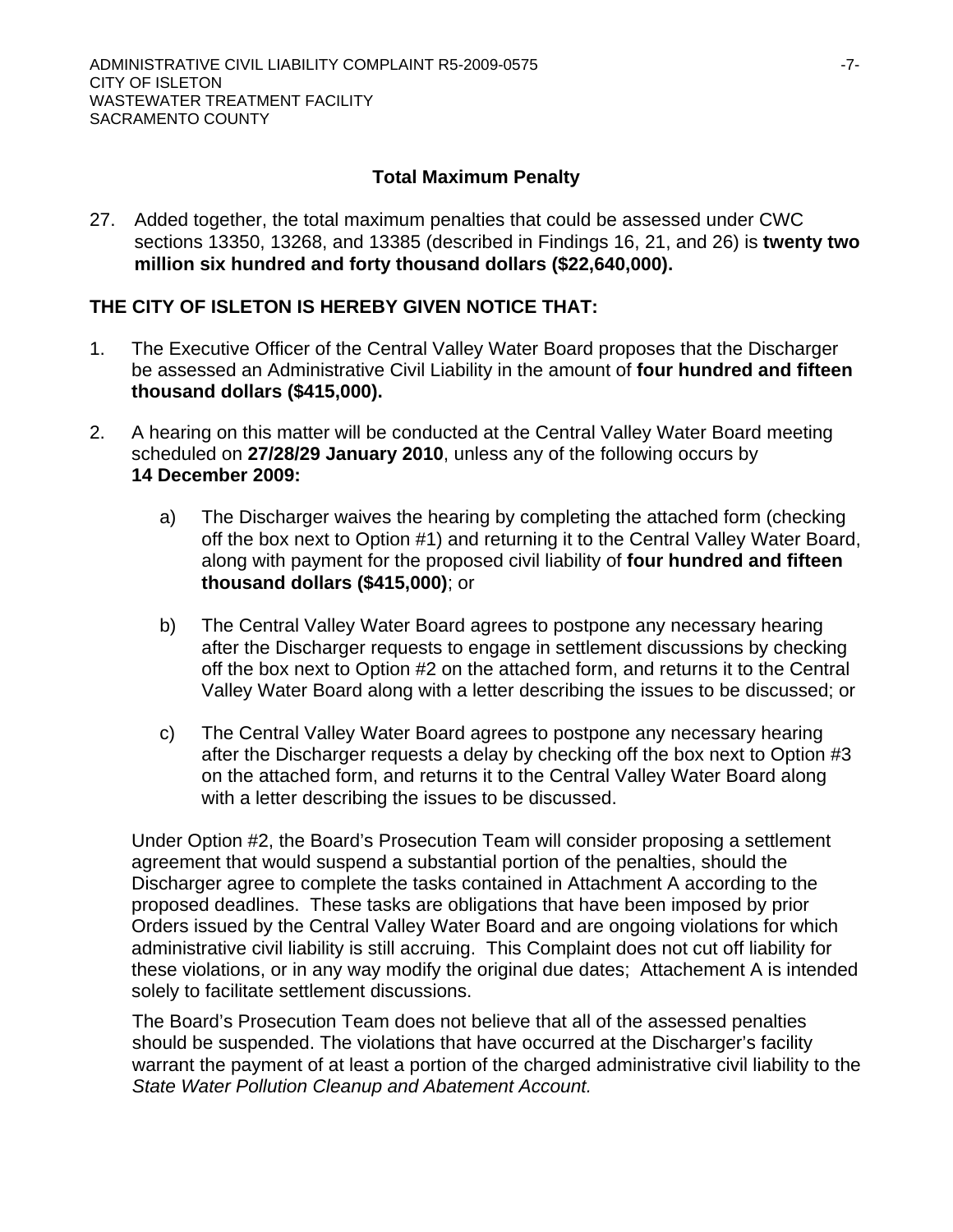3. If a hearing on this matter is held, the Central Valley Water Board will consider whether to affirm, reject, or modify the proposed Administrative Civil Liability, or whether to refer the matter to the Attorney General for recovery of judicial civil liability.

If this matter proceeds to hearing, the Executive Officer reserves the right to amend the proposed amount of civil liability to conform to the evidence presented, including but not limited to, increasing the proposed amount to account for the costs of enforcement (including staff, legal and expert witness costs) incurred after the date of the issuance of this Complaint through completion of the hearing.

Orginal signed by

PAMELA C. CREEDON, Executive Officer

12 November 2009

**Date** and the contract of the contract of the contract of the contract of the contract of the contract of the contract of the contract of the contract of the contract of the contract of the contract of the contract of the

wsw/gjc: 9 Nov-09

Attachment A: Proposed Suspended Liability Tasks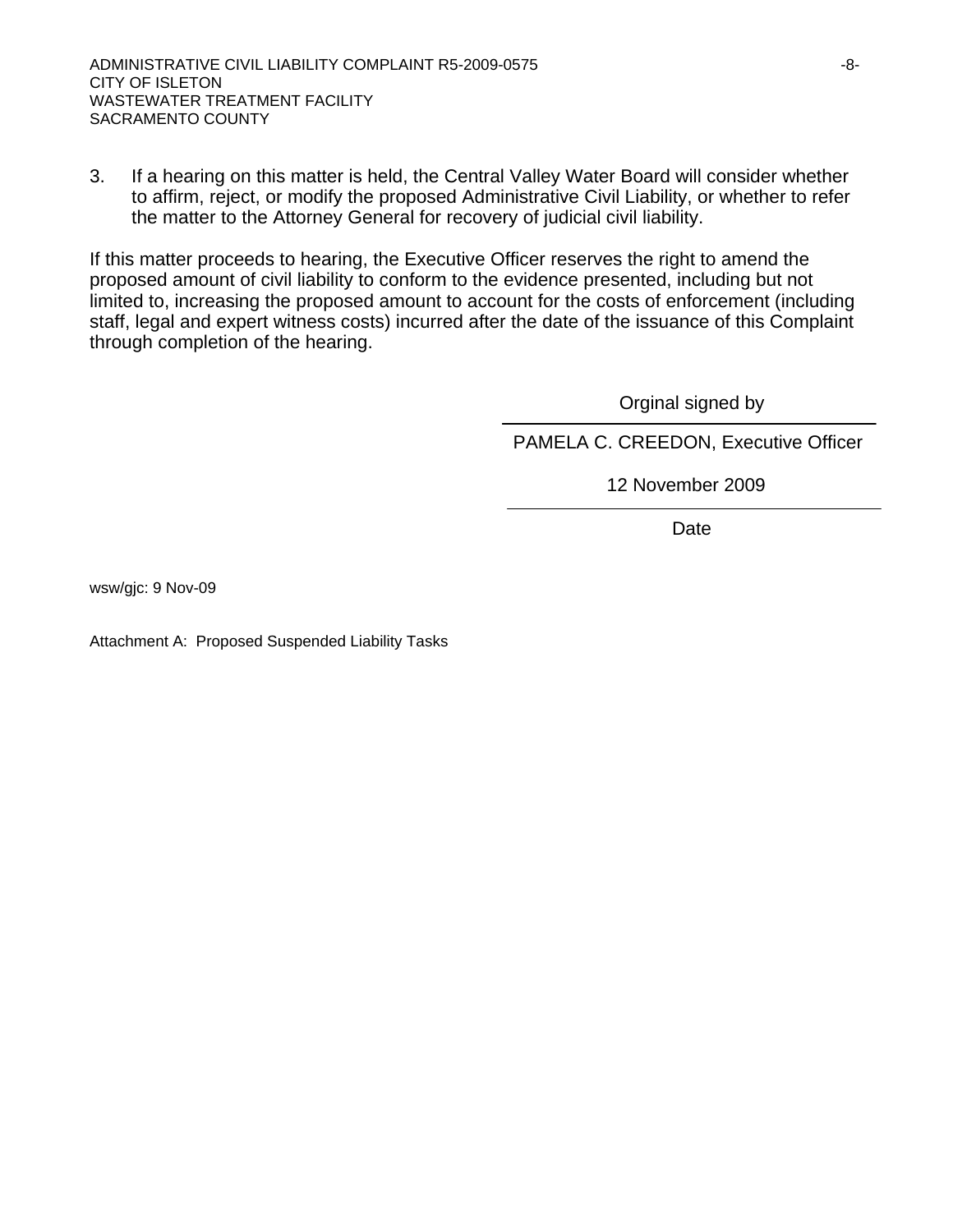# **ATTACHMENT A TO ADMISTRATIVE CIVIL LIABILITY COMPLAINT R5-2009-0575**

#### **Task 1: Influent Flow Meter** Requested due date: **15 January 2010**

Brief Description of the Task: The City of Isleton will install a working flow meter to measure influent wastewater flows from the City of Isleton. The meter shall be calibrated to industry standards.

Project Schedule and Deliverable: By **15 January 2010,** the City of Isleton shall submit a report documenting that the City of Isleton's influent flow meter has been installed, has been properly calibrated, and is measuring influent flows.

# **Task 2: Capacity Analysis Report**

Requested Due date: **30 September 2010**

Brief Description of the Task: As required by a 19 October 2007 Water Code Section 13267 Order, the City of Isleton shall conduct a capacity analysis to show whether the Wastewater Treatment Facility has adequate treatment, storage, and disposal capacity for both current and projected 2015 influent flows.

Project Schedule and Deliverable: By **1 September 2010**, the City of Isleton will submit a Capacity Analysis Report prepared by a California-registered Professional Engineer and bearing the professional's signature and stamp. The capacity analysis shall clearly show whether the wastewater treatment facility has adequate treatment, storage, and disposal capacity for both current influent flows and for projected 2015 influent flows. If there is not enough capacity for projected 2015 flows, then the Capacity Analysis Report will contain a conceptual plan for treatment plant expansion to accommodate expected growth. Separate hydraulic capacity analyses (water balances) shall be prepared for the average rainfall year and the 100-year return period total annual precipitation. The water balances shall comply with the guidance document attached to the 19 October 2007 Water Code Section 13267 Order, and shall be based on the following:

- a. Influent flow monitoring data collected over the last five years;
- b. Reasonable projections of infiltration and inflow (I/I) based on actual flow monitoring data before and after the recently completed I/I correction program;
- c. A minimum of two feet of freeboard in each pond and effluent disposal area at all times;
- d. Historical local evaporation and evapotranspiration data (monthly average values);
- e. Local precipitation data with the 100-year return period annual total distributed monthly in accordance with mean monthly precipitation patterns;
- f. Effluent disposal area loading rates distributed monthly in accordance with expected seasonal variations; and
- g. Projected long-term percolation rates in the unlined ponds and effects of solids plugging.

# **Task 3: Sewer Force Main Completion Report**

Requested Final due date: **30 September 2010**